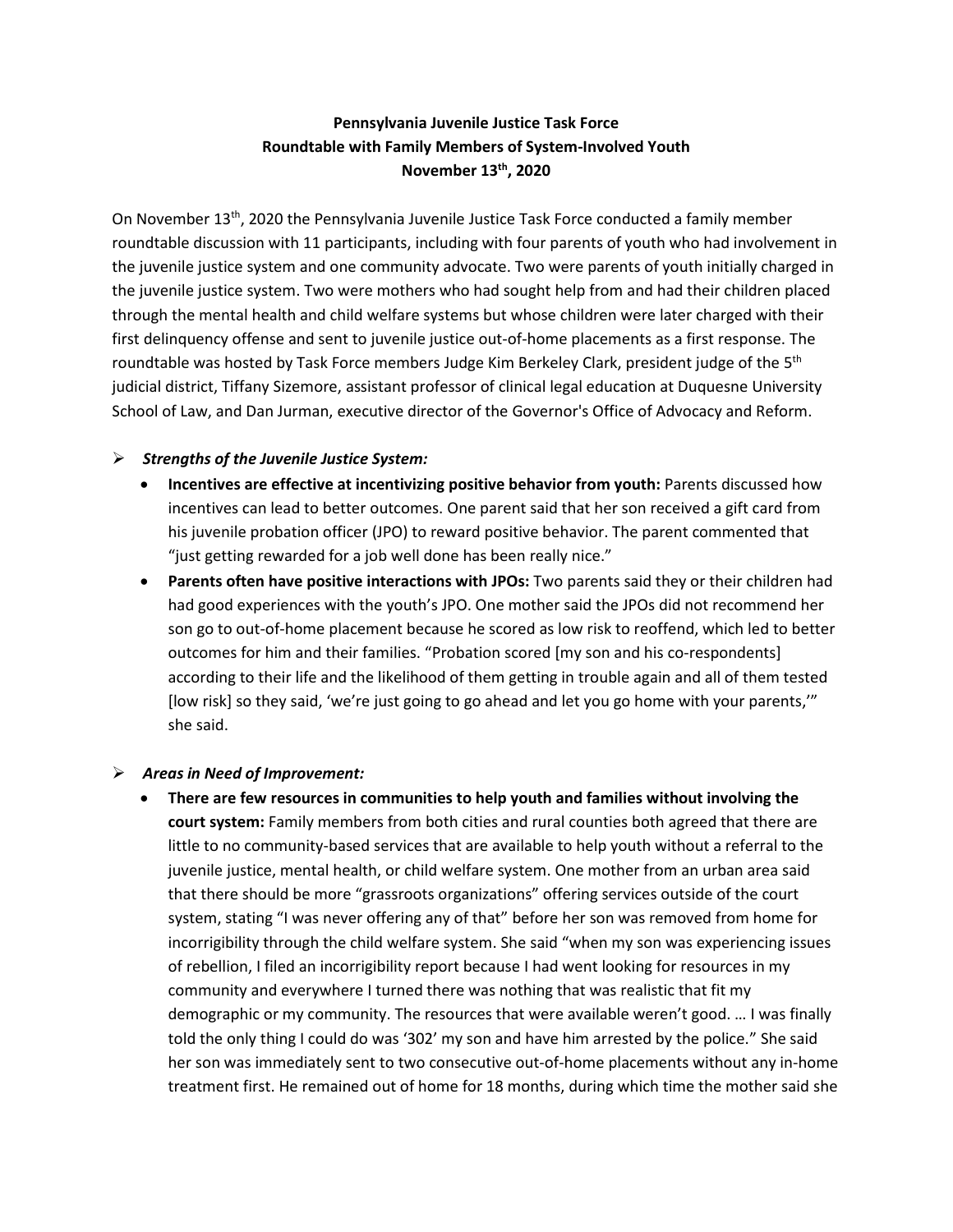"drove six hours from home so I could participate in his recovery because I wanted him to change the trajectory of his life," adding, "I trusted the system. Anything anybody asked me to do, I did it." Yet when the dependency court sent her son home, she said he was given no resources or tools to deal with the challenges of living in his community. "You drop the kid back in the jungle with no gear to fight a war," she said. The judge told her that he would get her son back into school, but when schools found out his grades were coming from the out-of-home placement for dependent and delinquent youth, the school told her "they don't take kids like that." She said, "I took the letter [from the court] to the school, [but] they laughed at me." Her son then got back into trouble with peers and then—after returning home from the dependency placement—committed his first delinquent offense. He was then sent through the juvenile delinquency system to the secure state-run Loysville Youth Development Center, where he has lived through the COVID-19 pandemic. The mother said "it isn't fair that we have to commit our kids just to have resources. That's not right." Another mother from a rural jurisdiction said, "It's not just Philadelphia that doesn't have resources. I'm in the middle of nowhere and there's no resources here either."

- **Parents who tried to obtain help for their children through the mental health or child welfare systems regretted doing so because those systems pushed their children deep into the delinquency system:** Numerous family members said that children with depression, anxiety, or other mental or behavioral health diagnoses were quickly being pushed into out-of-home placement when they voluntarily asked for help—ultimately leading to contact with the juvenile justice system that they youth might have otherwise avoided. A mother from a rural area said that her family sought treatment for her son in the mental health system for challenges he faced, which a psychological evaluation revealed were related to his brain development. He was placed in a residential treatment facility through the mental health system but when he was alleged to have assaulted a staff member, he received his first delinquency charge and was sent to a delinquency out-of-home placement by the juvenile justice system without any other response or intervention. "The mental system [system] doesn't know what to do so they just kick you off to the JPO," she said. She said her son "is going to sit in a [delinquency] placement with nothing" until his next court hearing scheduled for February. Another parent who had sought help through the child welfare system said, "I felt like even midway through the process, I made a mistake. I shouldn't have did this."
- **When youth do make contact with the juvenile justice system, more should be diverted from court through programs associated with community programs**: Many of the family members stated a belief that diversion from formal court processing should be expanded throughout the state. One family member said that youth should be eligible for diversion if it is their first offense, even if they commit a felony. A family member said that they knew two young women who had gotten into a school yard fight where "no one was hurt," but the girls were charged with felonies and thus ineligible for the county's diversion program. Instead, they were on probation for a year. She said "these girls were first-time offenders, excellent students. They had been bullied and pushed in a corner… they responded and reacted out for the first time and got jammed up." Later, she said, one was "getting ready to get a job but had to write out that she had a felony on her record." Another parent said that diversion programs need to be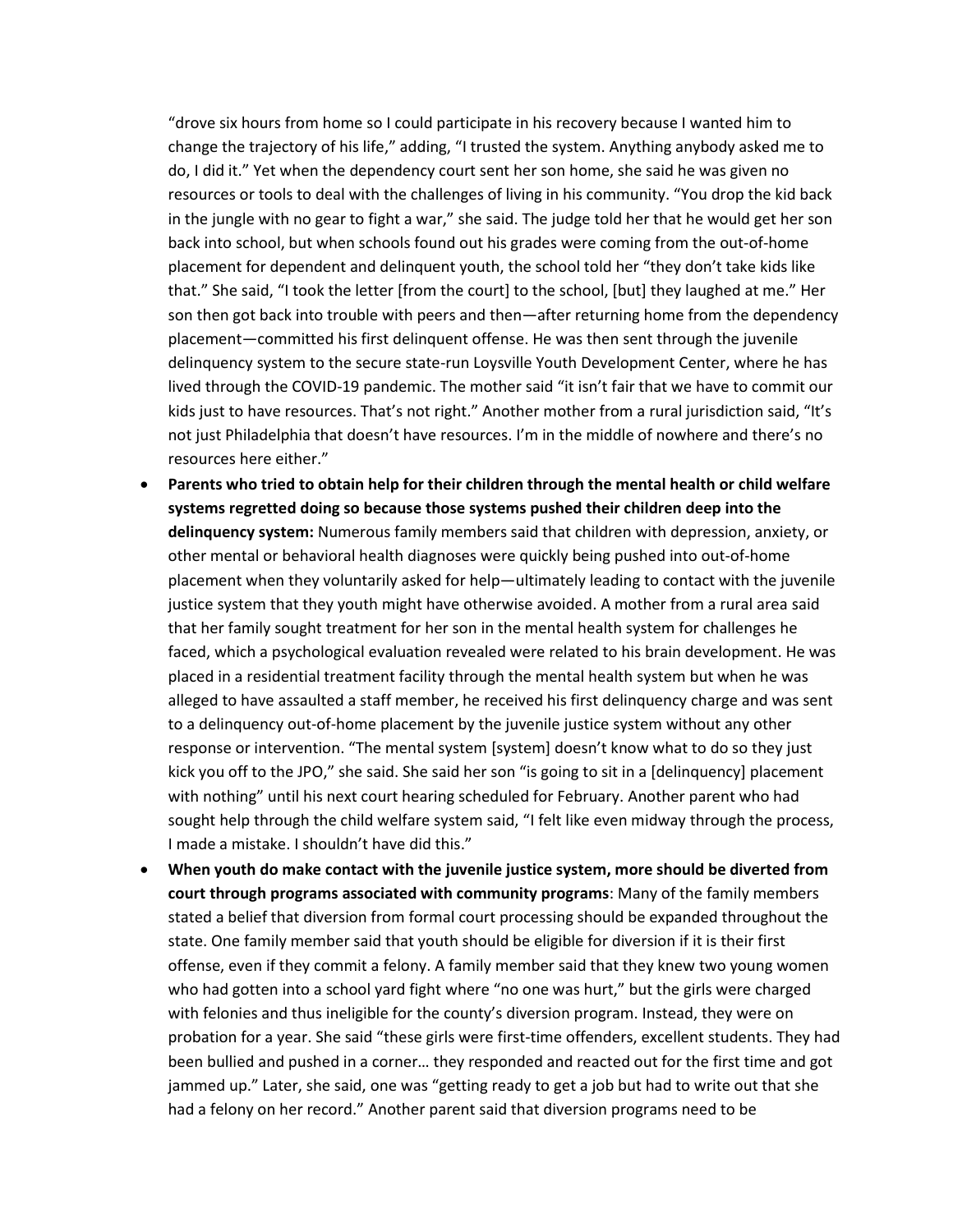"completely revamped" and that they should incorporate "restorative practices and restorative conferencing in [the] community." Another said diversion programs need to be less run by the system actors and should involve community organizations. "It's the process," she said. "We need a different process where we have individuals in charge of the diversion program." Everything looked nice on paper, but nothing was carried out as it was on paper"

- **Out-of-home placements are often used as a first response, lack accountability, and can leave youth worse off:** Nearly all family members said their children had been sent to out-of-home placement without first receiving any in-home services. Many said out-of-home placement had made their kids worse in many instances. A mother said, "I would like to see all of the youth facilities dismantled … because separating kids from their necessary environment and letting them back on their own … doesn't work." She added that, "sometimes I felt as a parent, that [when he was in out-of-placement] I was exposing my kid to things he didn't know about. But I felt I didn't have a choice. I had to trust the system even though I feel it's broken." Another parent said she had been fighting her son's case for more than year while he remained in placement because the court would not let him return home. "It's not fair. The hurt and pain that you suffer. It hurts." She said she feels the purpose of placement is "just giving them the meds so that they can be doped up and that's it. That's not the way it's supposed to go."
- **Families are asked to comply with the juvenile justice system's requests but do not feel listened to or part of the decision-making process:** Parents said the juvenile justice system asks a lot of them in the form of court hearings, family visits to facilities hours away, and other attempts to engage while their child in a facility. However, parents said do not feel listened to in return. A mother said she had complied with every court and placement requirement but could not get them to send her son home. She stated that the juvenile justice out-of-home placement staff "don't know what to do with [my son]. You want me to talk to him, you want my opinion, you want me to help you. Why don't you just let him come home?" One parent said that the judge was "unsympathetic to the background and nature of the case." Another family member commented that judges "feed off of" the district attorneys "aggressive and hyped," behavior which can make it feel like they are "prosecuting criminals" and not dealing with children. She also said that the juvenile justice system "just wants to punish…[and that it is] not restoring our families and our youth." One parent said that "the judges are overworked…[and] see the children as numbers."
- **Decision-makers in the juvenile justice system treat black youth more punitively than white youth**: A mother whose son had been fighting his case for more than a year said that juvenile justice actors had judged her son more harshly and quickly removed him from home because he was a physically large black youth. "All they did was look at his weight and that he was a big black boy … I fought and fought and fought and was literally about to quit my job to fight it out for my son and for them to understand what actually had happened," she said. The mother said her son had been a successfully football player before his charge, but now was saddled with stigma in his community and "now his whole life has been turned around. I feel that no one is seeing what this kid is going through. That's a mental health issue right there because it's a change in that child's life." Another family member said "they only locking up them boys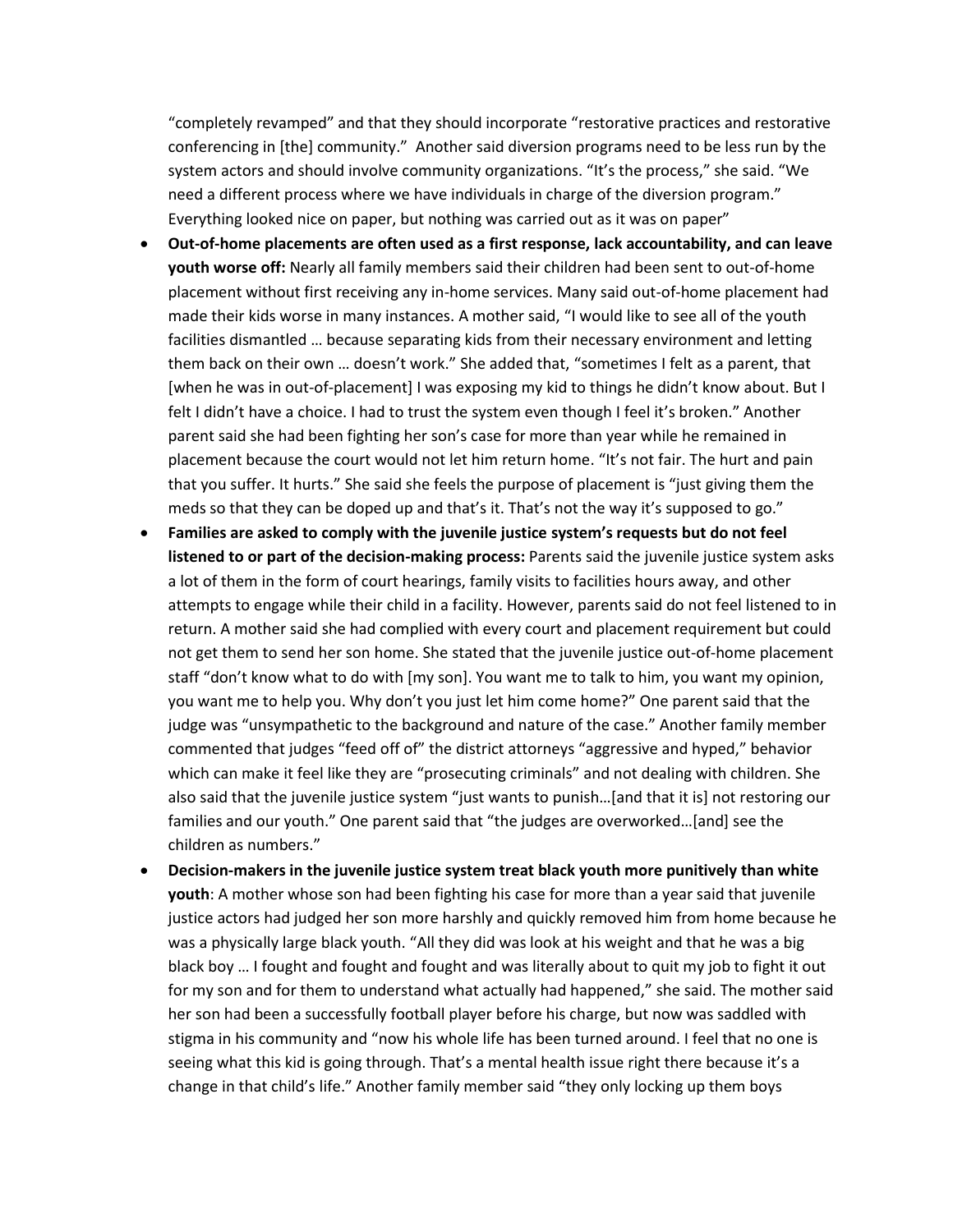because they black. Without studying it, we really don't look into the why. … It's a system that just wants to punish. We don't try to restore anymore. It's sick that we just want to rush into punishment and not restoring our families and our youth. We have to live with one other. …All our babies are suffering who aren't white and mainstream."

- **Involvement in the juvenile justice system imposes trauma on youth and families**: Parents discussed the trauma they said they and their children experienced simply from going through the juvenile justice system. One mother whose son has been out of home for more than a year said, "I feel that the judge never listened to me. Sometimes when we have the meetings, they don't even involve me in them," adding, "[the out-of-home placement staff] say, 'no, we don't want my son to come home.' … and the judged says 'well, I'm going to go with what they say,' and that's that. See you in two months." She added, "did I feel like any time of justice was served? No." Another parent said, "I have suffered depression from this really bad because I don't know what else to do" to help my son. That same mother said that since her child got involved in the juvenile justice system "his whole life has been turned around…[and] that no one is seeing what this kid is going through." Another mother said that when a state police officer insisted on interrogating her son in the school during the school day, the experience was stigmatizing for her and "humiliating … the most humiliating experience of my life. [My son's] entire senior year was ruined."
- **Quality of defense counsel varies:** Parents described varying experiences with defense attorneys. One said her dependency lawyer had been inadequate and she immediately had the replace the attorney, but that her delinquency attorney had been better. Others felt their attorneys were not giving them enough time. One parent said she and her husband hired a private attorney, which she was glad they did, because the assigned defense attorney the other boys in the case received was reassigned three days before the hearing and her work was lost.

## ➢ *Notable quotes:*

- **On the juvenile justice system's quickness to remove youth from their families:**
	- $\circ$  "I've seen parents heartbroken and struck. I've never seen so many weeping parents who felt helpless. These mothers here – single mothers with kids. I've seen so many mothers give up their hands and let the system take their kids."
	- $\circ$  "I can't get the proper help at home? It's not there. His depression is even more now due to the fact that he wants to be home. He did everything he was supposed to do, and every time they go to court, he gets so excited and gets let down every single time. That's for 52 weeks straight."
- **On youth stuck in the juvenile justice system for long periods of time, unable to get out:**
	- $\circ$  "How do we let people who are full grown adults who have abused power out of jail before people who we look at as kids? How do we make sense of that? Who's protecting them? Where's the accountability? How do we know their safe?"
- **On the lack of oversight of out-of-home placement facilities:** 
	- $\circ$  "My son's incarcerated—we're in the middle of a pandemic. I'm sitting here thinking, is my son safe? There's no way to measure if they're safe during coronavirus."